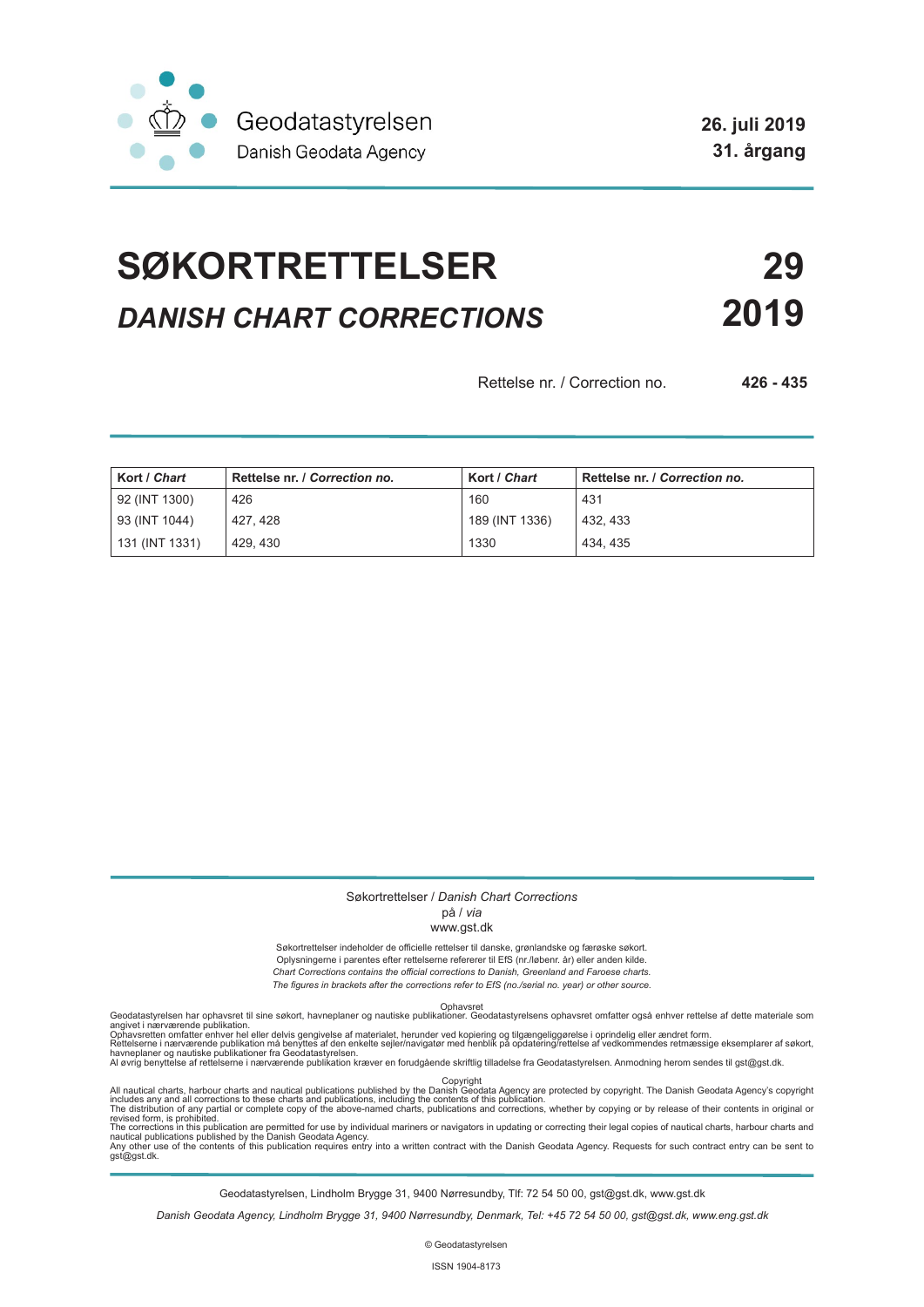| Rettelse nr. /<br><b>Correction no.</b><br>Kort / Chart |                                                                                                |                                       |
|---------------------------------------------------------|------------------------------------------------------------------------------------------------|---------------------------------------|
| 426<br>92 (INT 1300)<br>Plan B                          | <b>Hanstholm Havn</b><br>Erstat plan med medfølgende plan<br>Replace plan by accompanying plan |                                       |
|                                                         |                                                                                                | (29/4812019)                          |
| 427<br>93 (INT 1044)<br>Plan A                          | <b>Hanstholm Havn</b><br>Erstat plan med medfølgende plan<br>Replace plan by accompanying plan |                                       |
|                                                         |                                                                                                | (29/4812019)                          |
| 428<br>93 (INT 1044)                                    | Horns rev 3<br>Tilføj medfølgende udsnit                                                       | 55°40,00'N 007°37,91'E                |
|                                                         | Insert accompanying block                                                                      | (GST, 23. juli 2019)                  |
| 429<br>131 (INT 1331)                                   | <b>Knähaken N</b><br>Tilføj medfølgende udsnit                                                 | 59°59,97'N 12°42,40'E                 |
|                                                         | Insert accompanying block                                                                      | (Ufs, 14115/764 2019)                 |
| 430<br>131 (INT 1331)                                   | <b>Knähaken N</b><br>Tilføj medfølgende udsnit                                                 | 56°00,15'N 012°42,35'E                |
| Plan A                                                  | Insert accompanying block                                                                      | (Ufs, 14115/764 2019)                 |
| 431<br>160                                              | Smålandsfarvandet W-lige del<br>Tilføj medfølgende note                                        | 55°18,17'N 011°22,06'E                |
|                                                         | Insert accompanying note                                                                       | (GST, 23. juli 2019)                  |
| 432<br>189 (INT 1336)                                   | Rønne havn<br>Tilføj medfølgende udsnit<br>Insert accompanying block                           | 55°05,00'N 14°40,00'E                 |
|                                                         |                                                                                                | (29/475 2019)                         |
| 433<br>189 (INT 1336)<br>Plan B                         | Rønne havn<br>Erstat plan med medfølgende plan<br>Replace plan by accompanying plan            |                                       |
|                                                         |                                                                                                | (29/475 2019)                         |
| 434<br>1330                                             | Ammaqqunnguit (Teltøerne) S<br>Ret / Amend                                                     | 63°38,25'N 51°34,65'W<br>Qasertorsuaq |
|                                                         | til / $to$                                                                                     |                                       |
|                                                         |                                                                                                | Qaqortorsuaq<br>(GST, 23. juli 2019)  |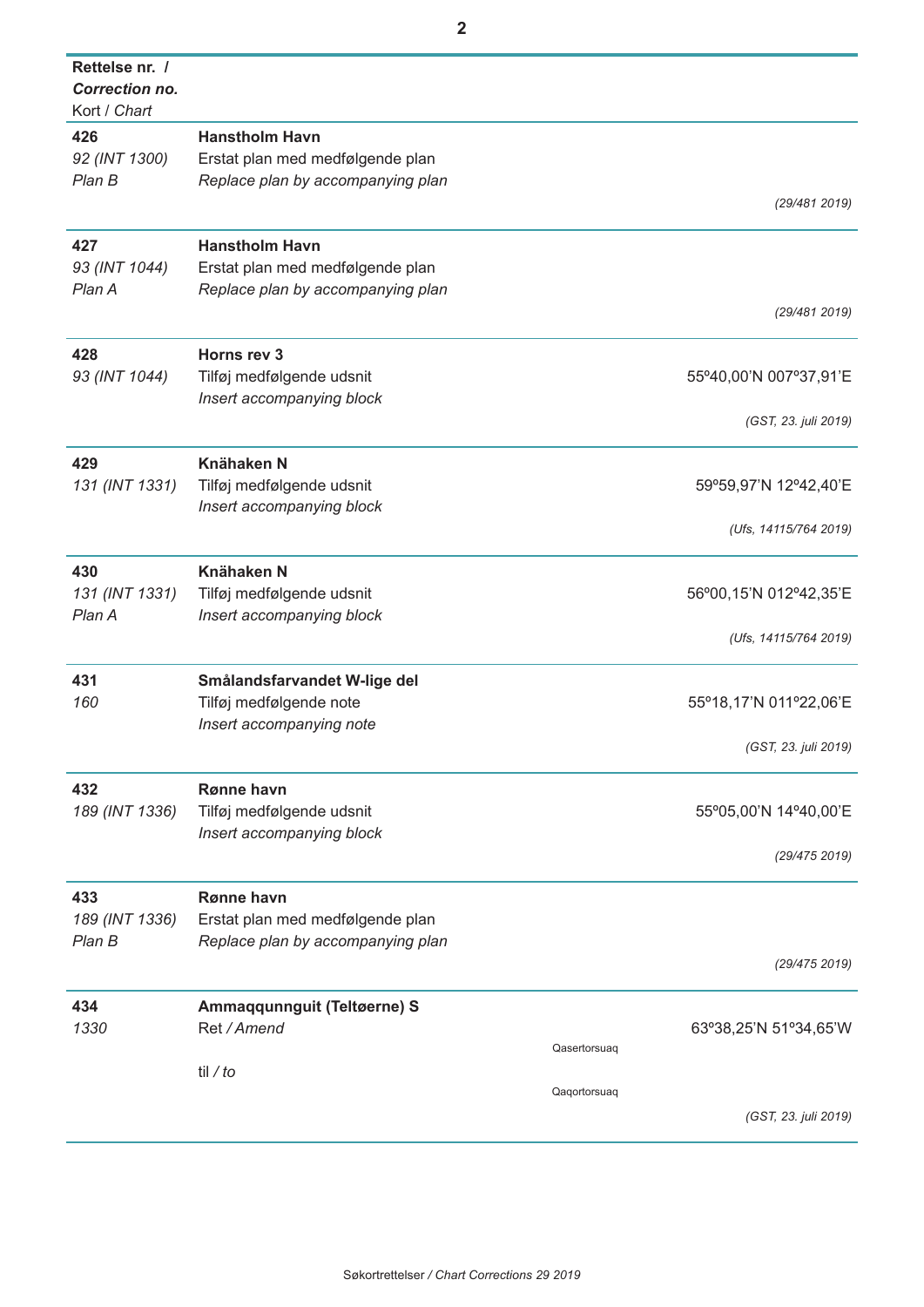| 435  | Kangerluarsorutsimut Pulammagiaa        |     |                                                      |
|------|-----------------------------------------|-----|------------------------------------------------------|
| 1330 | Tilføj på 1) og 2) / Insert in 1) og 2) | 63° | 1) 63°40,00'N 52°05,65'W<br>2) 63°40,00'N 51°17,75'W |
|      |                                         |     | (GST, 23. juli 2019)                                 |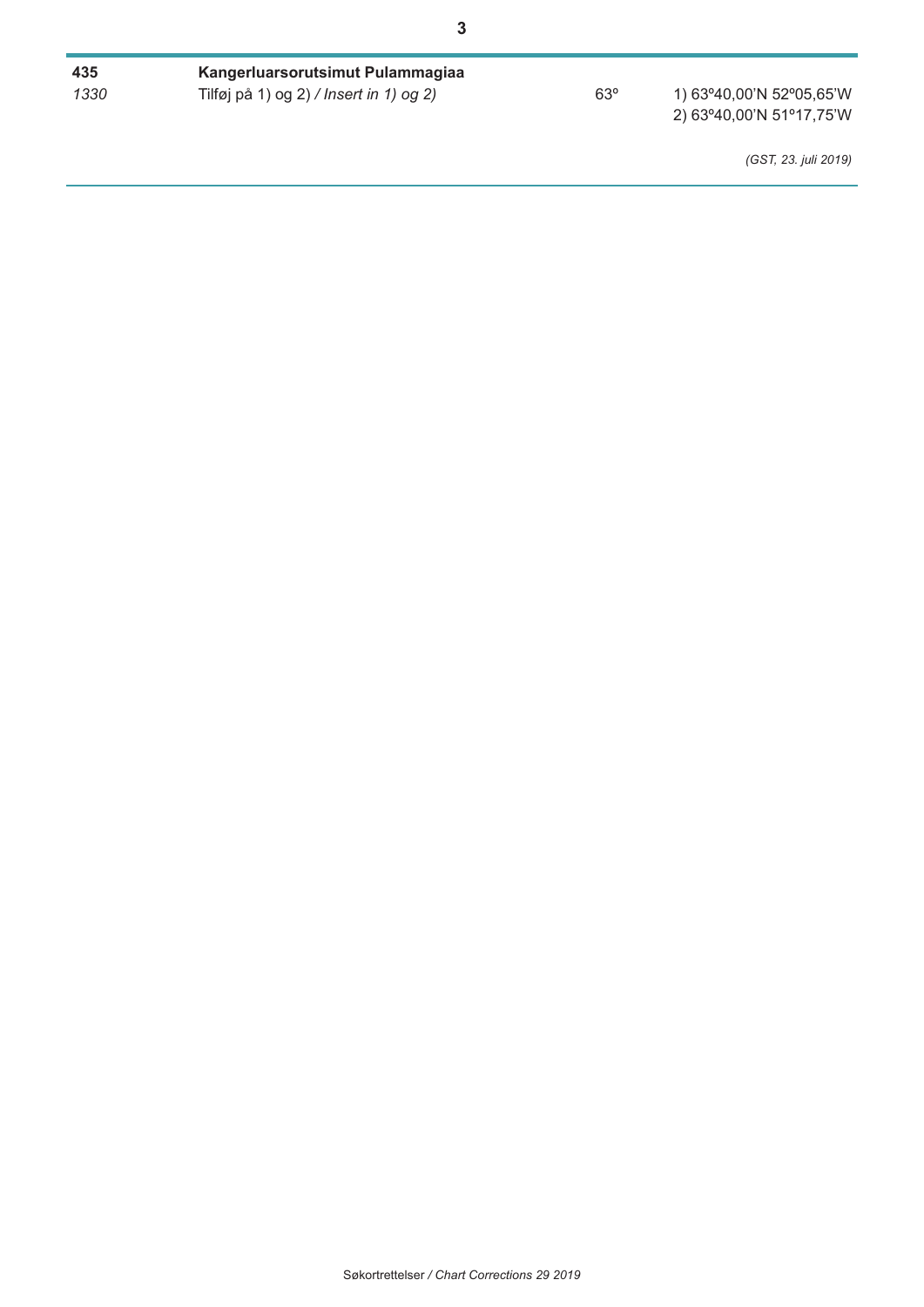# **HAVNEOPLYSNINGER**

## *[www.danskehavnelods.dk](http://www.danskehavnelods.dk/)*

| <b>Hanstholm Havn</b><br>Plan er opdateret. |               | <b>Oddesundbroen</b><br>Anmærkning er udtaget |               |
|---------------------------------------------|---------------|-----------------------------------------------|---------------|
|                                             | (29/481 2019) |                                               | (29/477 2019) |
| <b>Kronprins Frederiksbro</b>               |               | <b>Rønne Havn</b>                             |               |
| Anmærkning er udtaget                       |               | Plan er opdateret.                            |               |
|                                             | (30/497 2019) |                                               | (29/475 2019) |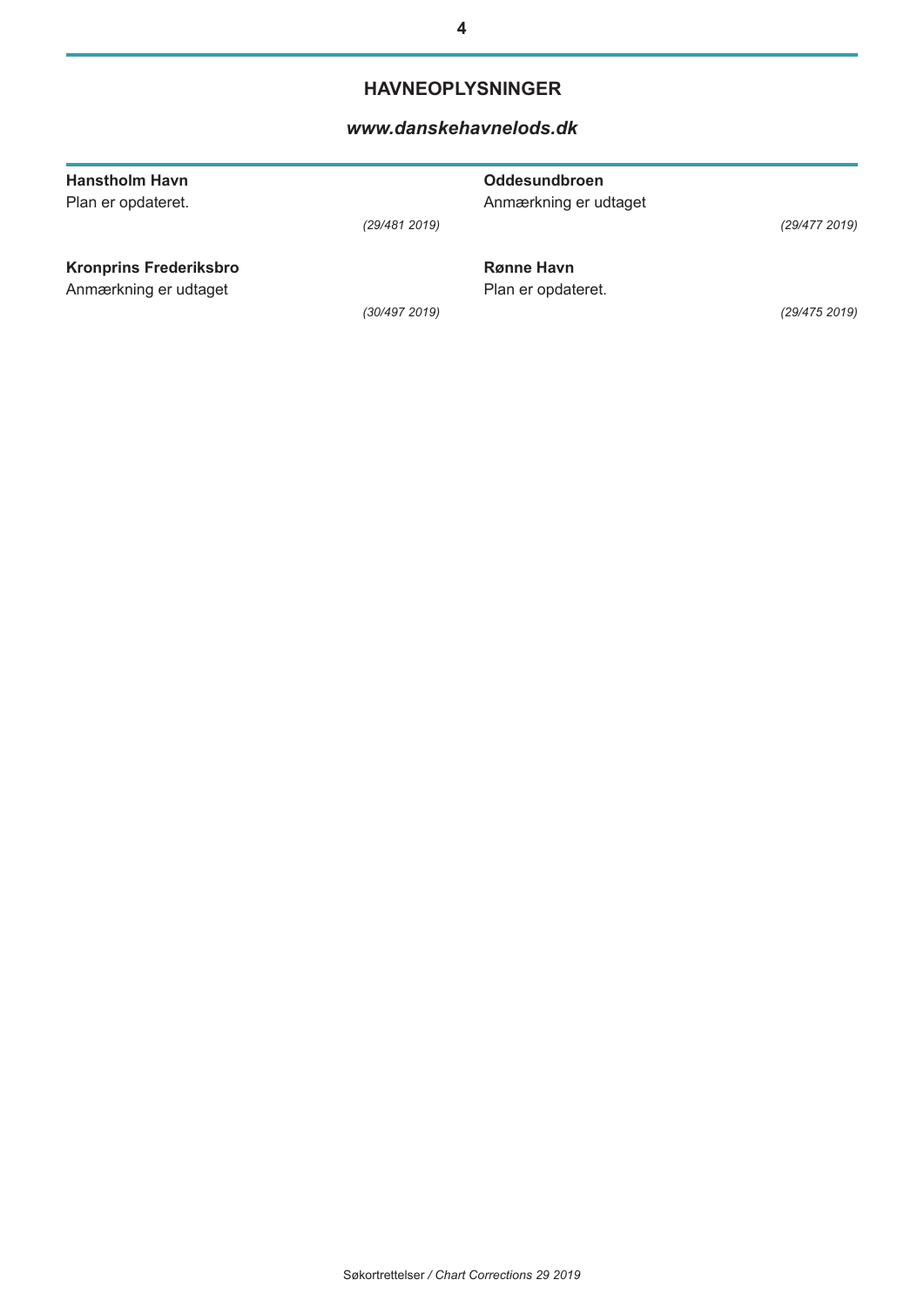

Søkortrettelser / *Chart Corrections* 29/426 2019

Udsnit kort / *Block chart* 92 Plan B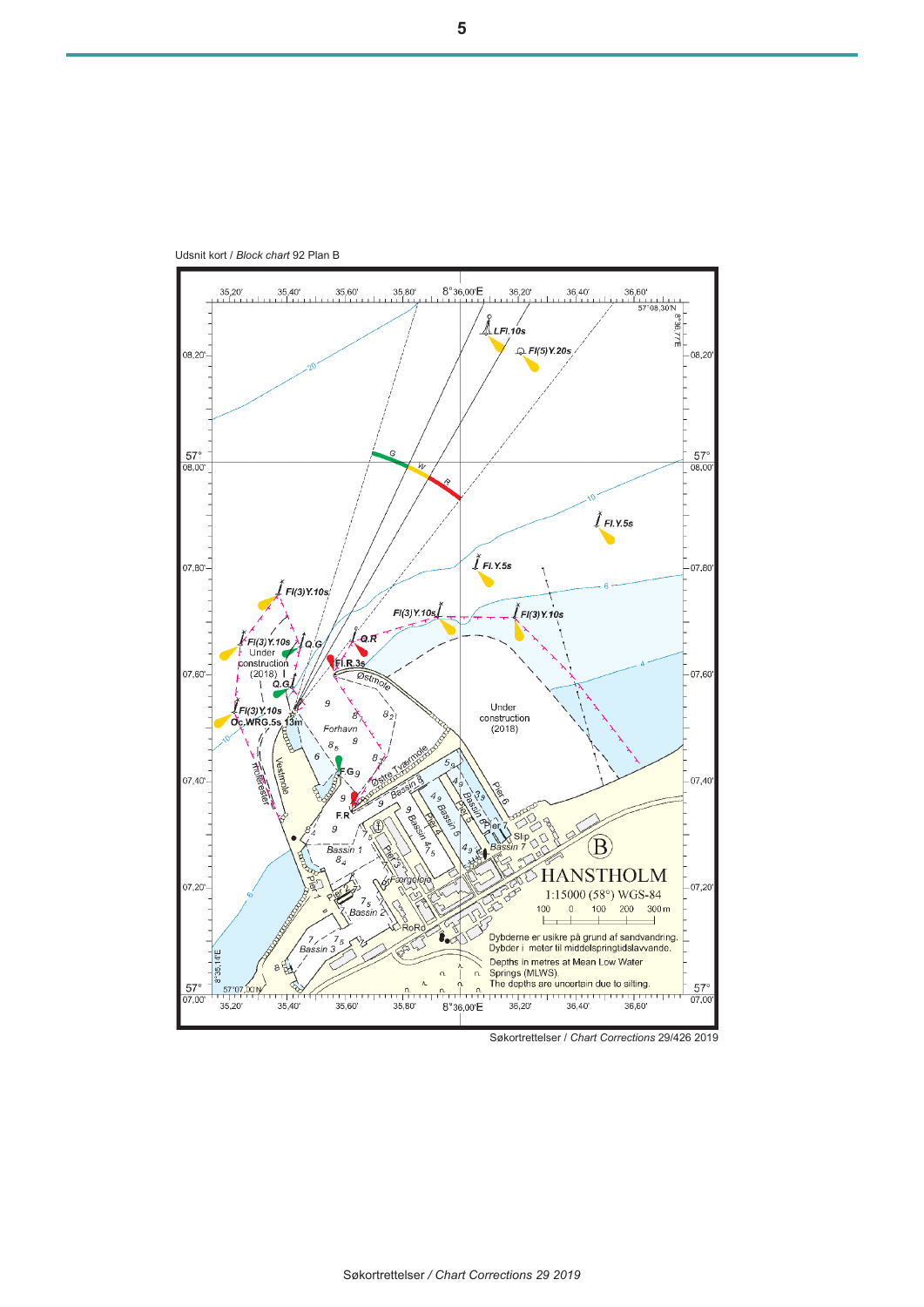

Søkortrettelser */ Chart Corrections 29 2019*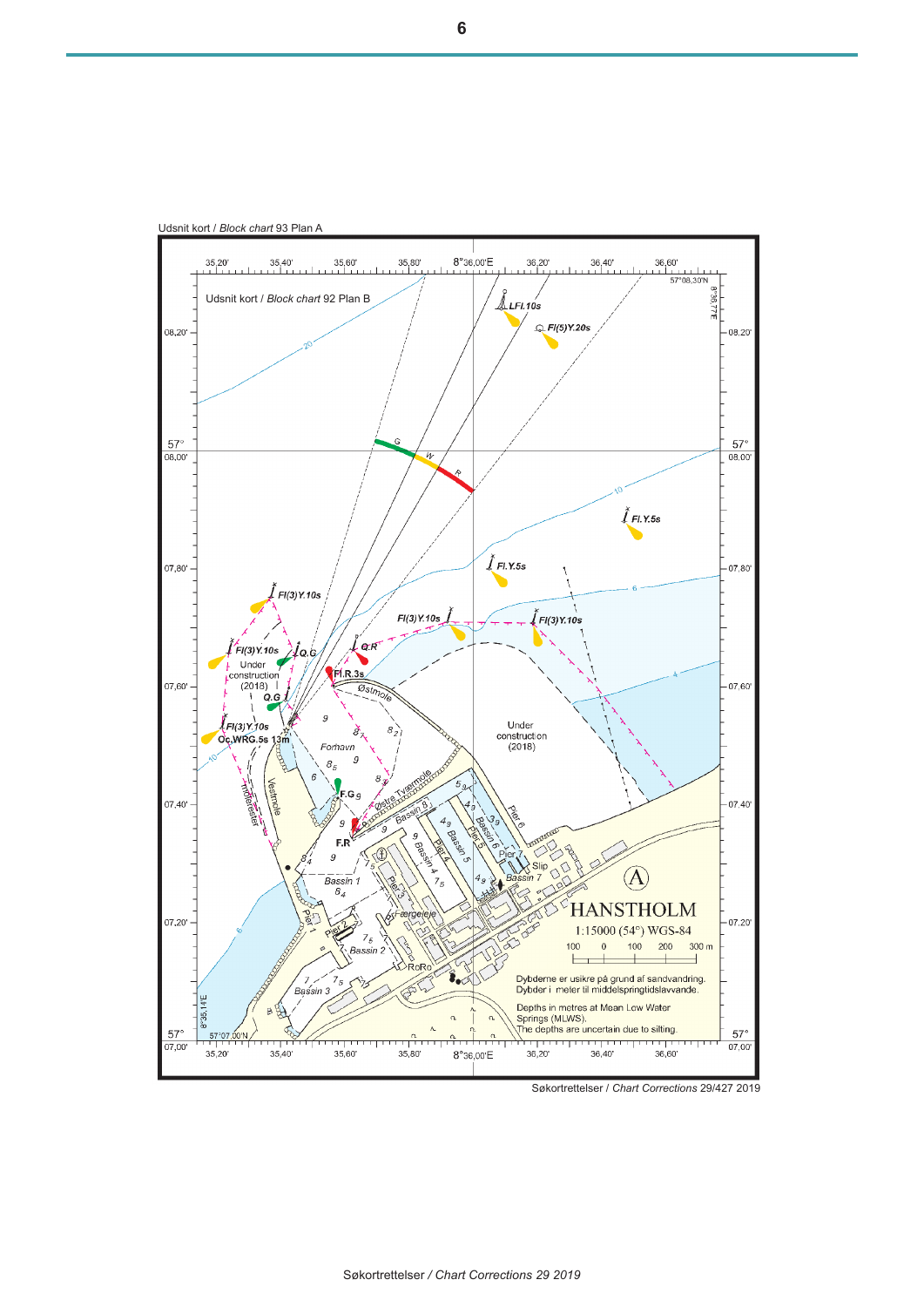

Søkortrettelser / *Chart Corrections* 29/428 2019



Søkortrettelser / *Chart Corrections* 29/429 2019

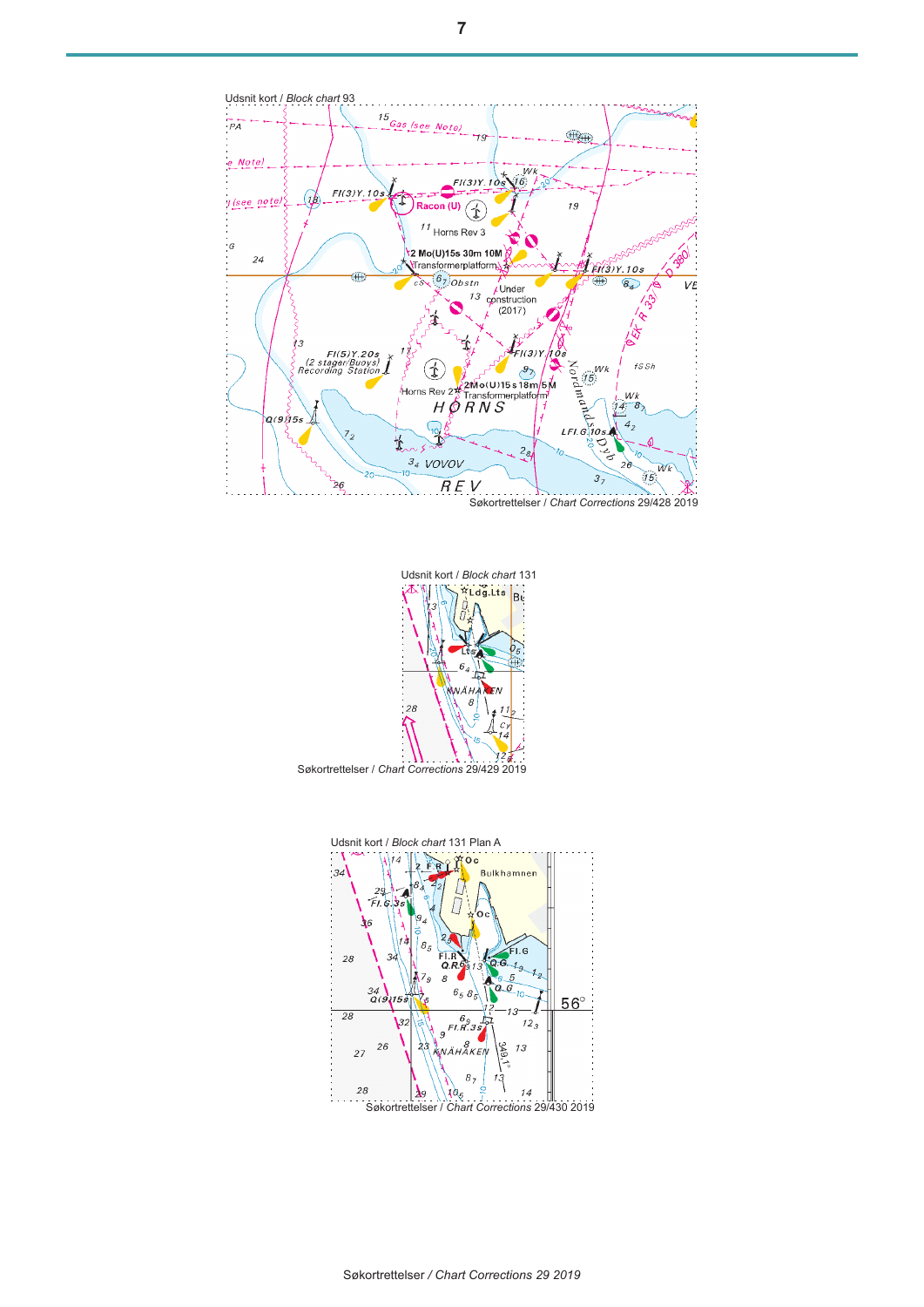**NATURRESERVATER** in Natur- og vildtreservater vist i dette søkort er omfattet af restriktioner og<br>forbud. For yderligere oplysninger, se "Den danske lods – Generelle oplysninger" NATURE RESERVES Nature Reserves shown on this chart is affected by restrictions and prohibitions.

Søkortrettelser / *Chart Corrections* 29/431 2019

Udsnit kort / *Block chart* 160

**8**

Udsnit kort / *Block chart* 189 2 .YY KASGARD REV 37  $\overrightarrow{32}$  $24_{5}$ 。<br>Oc. WRG.5s 5m 6-4M (7<sub>85)</sub> 20 Rønne Nørrekås Spoil<br>Ground ł  $Havn-2.8n$ Plan<sub>B</sub> 38  $2$  Iso  $\overline{\mathcal{L}}_A$  $\overline{S}$ l PÅ 35 ₽  $11<sub>9</sub>$  $25<sub>5</sub>$ ŬВ  $It:$ Oc WRG.5s 38m 6M 39  $-716$ 叉 Galgeløkke<br>Odde k  $064$  $\Omega$ ъ **R** 35  $Rec.$  St.  $\circ$  $\overline{27}$  $\bar{\tilde{\kappa}}$  $m<sup>S</sup>$  $\frac{5}{2}$  $\frac{B}{\rho_3}$   $\frac{26}{Wk}$  $75$  $\sum_{i=1}^{n}$  $\imath\mathstrut z_{\scriptscriptstyle{\mathcal{B}}}$  $\frac{3}{2}$ Mollebugg

 $\sqrt{2}$ .si Søkortrettelser / *Chart Corrections* 29/432 2019